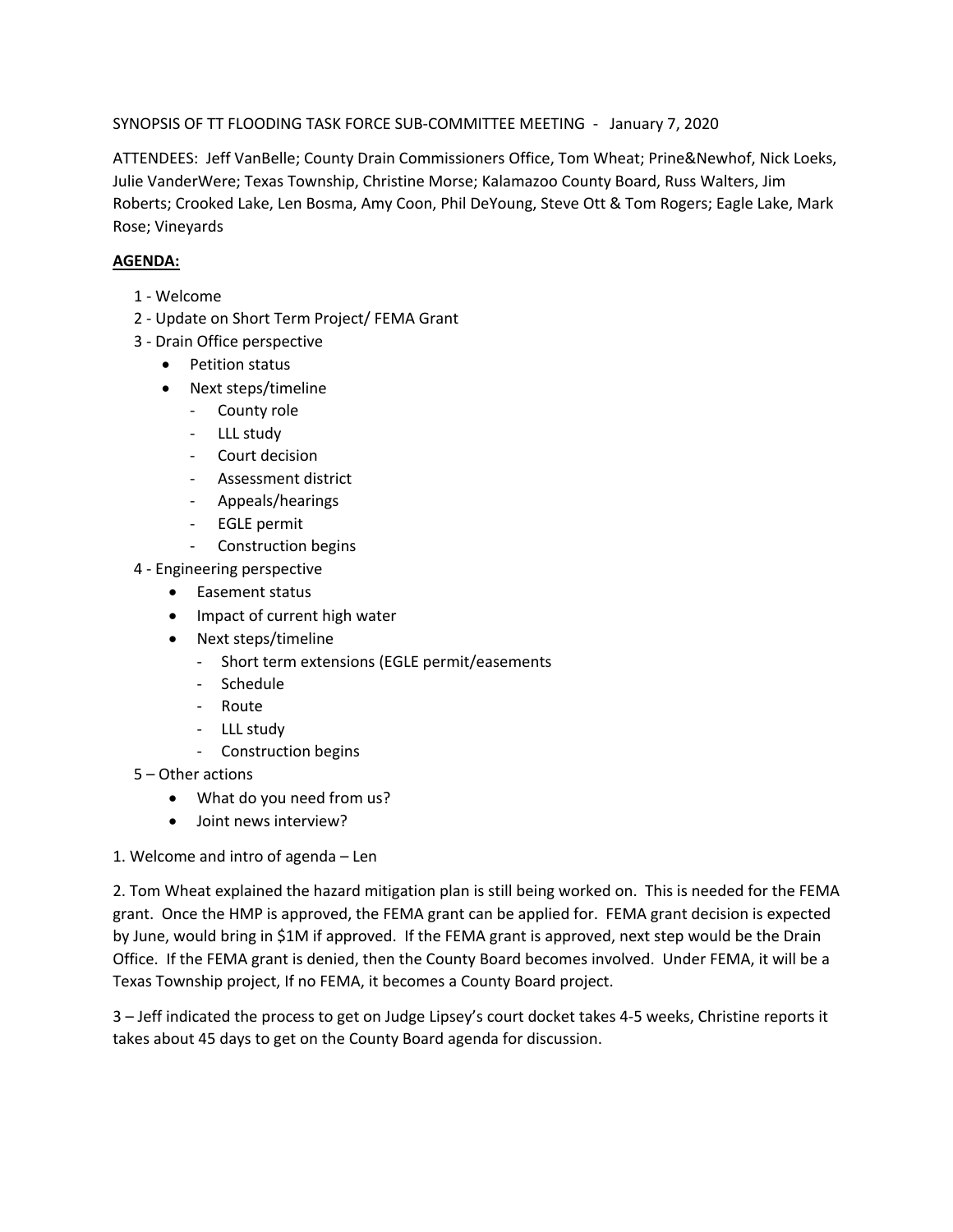Petition verification process has started in the Drain Office. GIS map driven verification, will also use the spread sheets from the lake associations. The Drain Office will hold the original petitions, which will be put in book form, and later shared with the County Board.

 The Court decides what the numbers are and the SAD district. Court order requires the Drain Office to manage the LLL.

SAD would also be established by the Court for Long-term Project maintenance/operation funds.

 If it is a FEMA project, we would lose the portion of the project funding that would have been apportioned to the County Road Commission. The Road Commission would be part of the funding for the maintenance of the Long-term solution plan.

Waiting for the FEMA decision will not change the overall timeline.

Tom Wheat believes the petition signatures can be verified within 10 days to 2 weeks.

Christine will contact Julie Rogers to have the project put on the County Board agenda.

 The Township Assessor is currently working on the adjustments of property values, a major revenue cut is anticipated due to decreased values, which will have some impact on the township, but significantly more on the county.

We will be currently working on two paths toward the same goal – one is pursuing the FEMA grant, which will provide funding and make the long-term solution a township project, the second to pursue the project with the petitions through the County Board, and making the long-term solution a county project.

PETITION STATUS: Jeff has (and will keep) the original petitions. Spread sheets and any additional petitions will go to Jeff as the point person. Russ reports that Crooked Lake is now 4 to 6 petitions above the 66% goal, though there have been some property sales, which may bring some signatures into question. The petitions will be presented to the County Board after verification, at which time the County Board will be asked to approve the project.

 Once the project is put on the County Board agenda, we will meet to decide who will represent the associations to speak at the County Board meeting.

 If approved by the County Board, authority will be delegated to the Drain Office to start the LLL study. Drain Office would then contact Prine/Newhof to begin the LLL study. The study will include historical data, seawalls constructed, topographical data etc. to establish a LLL.

 Drain Office presents the information to the Court, decision expected to be rendered the day of the hearing, then 20-day appeal period.

 Project will require an EGLE permit. Prine/Newhof and Drain Office will work with EGLE to talk about the long-term plan as the design process continues so EGLE is constantly aware of what is happening, soliciting comments to prevent surprises. Timeline calls for design done by December, EGLE permit by March.